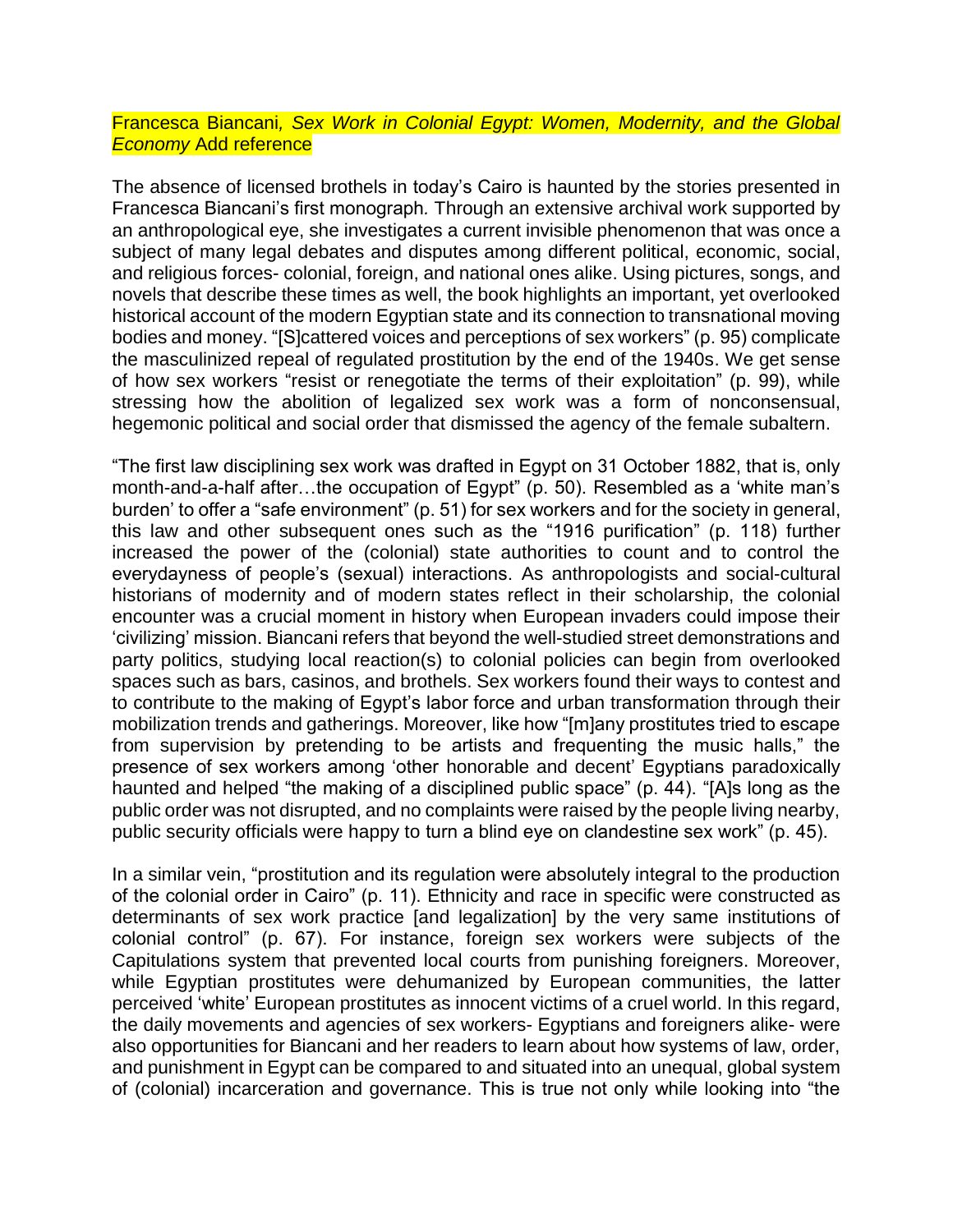racial, hegemonic discourse of the elites" (p. 107), but also by illustrating the challenging "class-based cooperation between native and 'white' subalterns" (ibid.).

Like how the regulation of sex work was challenged from below during colonial times, its abolition did not mean a full, ultimate disappearance of the phenomenon. The nationalist movement that led that abolition of licensed sex work just before the 1952 July Revolution in Egypt left a lot of unresolved complexities. For example, given that "the number of licensed sex workers…or caught in the streets while soliciting has always exceeded the number of registered women" (p. 56), not all the women were subjects of the medical checkups that sex workers had to have to be visible before the state. Hence, if the registered women crystallized "parallelism between sex work regulation and the institutionalization of modern medicine, and the medical profession, under colonial domination" (p. 60), the unregistered ones who did not want to get a license from the official institutions also reflected sex workers' tactics to hide from and to reflect the deficiency of the state's tools of regulation. Within this context, Biancani's book opened a way for other researchers to further investigate where sex workers went after the abolition, that is, after they were all prevented from having official medical check-ups. This is especially during the nationalist state of Gamal Abdel Nasser and in light of the Islamist movements that flourished after his death.

Indeed, the abolition of *legalized* sex work ended just one phase of modern prostitution in Egypt. In addition to the issue of public health, the 1951 abolition did not put an end to the eternal critical debate of how (Egyptian) women should act in public. Of course, as the author teaches us, public health and (women's) public morality were "fundamental themes of the abolitionist campaign and in public discourse from the 1920s onwards" (p. 171). However, although the political decision of abolishing sex work might be read as a victory of those who tended to moralize the Egyptian society, it can be rather analyzed as an arbitrary bourgeois resolution performed by certain actors who left the financial grievances of sex workers untouched. Put differently "prostitution was not only the labor of women coming from 'morally degenerated' working-class families…more accurately, it was the labor of women coming from economically weak, patriarchal families" (p. 27). Thus, as the materialization of moral codes complicates the clarity of their romanticized, abstract definitions, a political masculine decision enforced by keepers of Egypt's 'honor' will be always haunted by the grievances and impoverishment of sex workers, particularly after the abolishment.

In short, Francesca Biancani's book goes hand in hand with another recent monograph by historian Omar D. Foda (2019). *[Egypt's Beer: Stella, Identity and the Modern State](https://utpress.utexas.edu/books/foda-egypts-beer)* also tells the story of modern, colonial, and national Egypt through negated practices. Unlike prostitution, it is true that, until today, alcohol is legally produced and consumed in Egypt in some places and during certain times. However, like sex workers, Egyptians with alcoholic habits have been usually excluded from narrating the Egyptian history. As someone who earned his school education in Egyptian public schools, I have learned that modern Egyptian history should be told in 'virgin' and 'sober' manners. Consequently, Biancani's insistence to reflect voices of sex workers is a challenge to mainstream history that regards some figures and interactions as haunting misfits to their moral perfection.